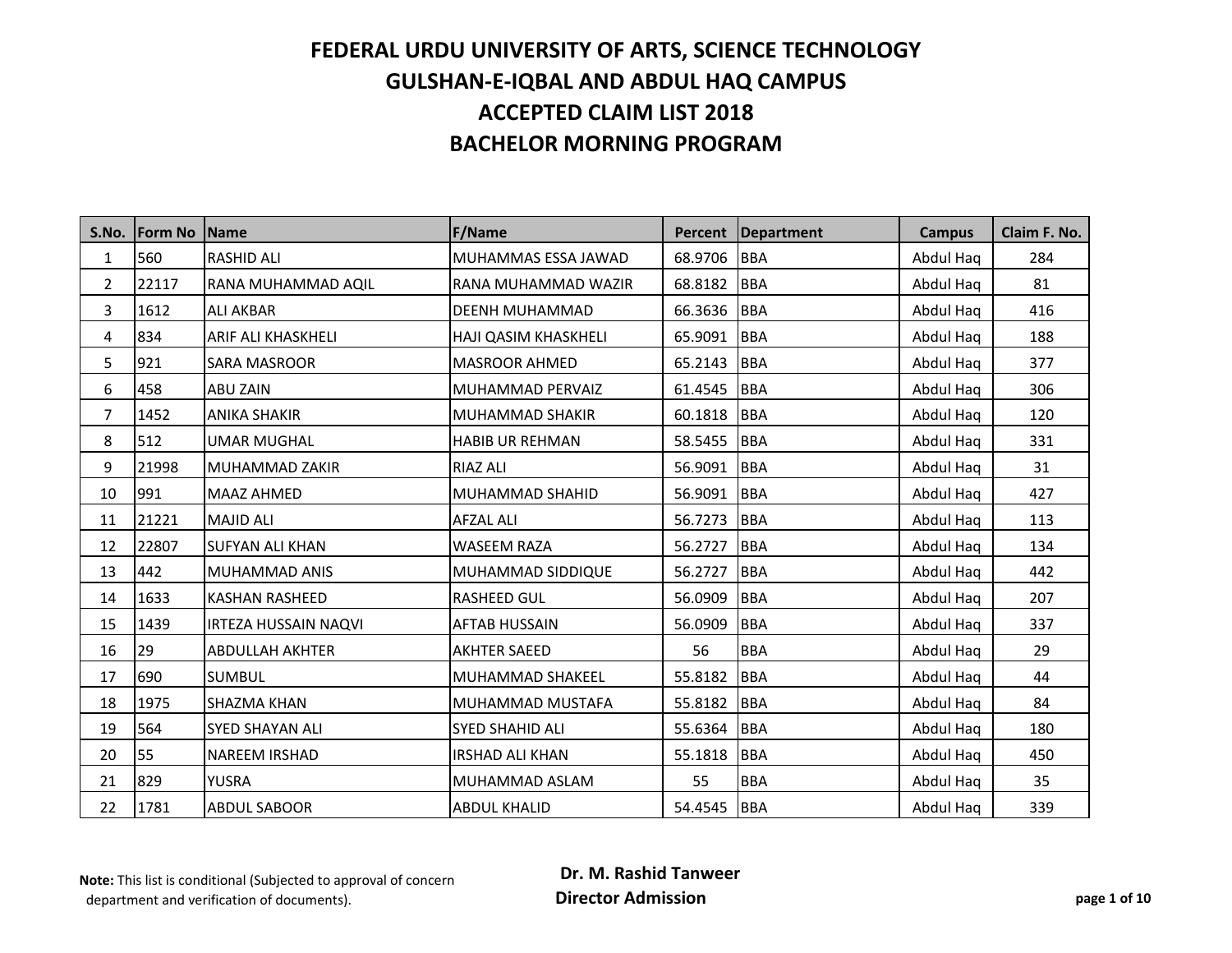| S.No. | <b>IForm No IName</b> |                              | <b>F/Name</b>               | Percent               | <b>Department</b> | <b>Campus</b> | Claim F. No. |
|-------|-----------------------|------------------------------|-----------------------------|-----------------------|-------------------|---------------|--------------|
| 23    | 1039                  | <b>UNAIZA ZAFAR</b>          | ZAFAR IQBAL                 | 54.0909               | <b>BBA</b>        | Abdul Haq     | 65           |
| 24    | 970                   | <b>DUA ANSER</b>             | CHUDRI MUHAMMAD ANSER       | 53.7273               | <b>BBA</b>        | Abdul Haq     | 323          |
| 25    | 682                   | MUBSHRA ARIFI                | <b>MUHAMMAD IRFAN ARIFI</b> | 53.3636               | <b>BBA</b>        | Abdul Haq     | 9            |
| 26    | 1266                  | <b>WASEEM SABIR</b>          | <b>SABOOR KHAN</b>          | 53.3636               | <b>BBA</b>        | Abdul Haq     | 365          |
| 27    | 1582                  | <b>HAMMAD KHAN</b>           | MUSHTAQ AHMED               | 53.1818               | <b>BBA</b>        | Abdul Haq     | 244          |
| 28    | 896                   | <b>HINA BIBI</b>             | MUHAMMAD SHAFIQ             | 53.1818               | <b>BBA</b>        | Abdul Haq     | 250          |
| 29    | 20273                 | <b>MASOOMA BIBI</b>          | <b>MUHAMMAD ALI</b>         | 53.0909               | <b>BBA</b>        | Abdul Haq     | 174          |
| 30    | 532                   | HIFZA MUSTAFA                | <b>GHULAM MUSTAFA</b>       | 53                    | <b>BBA</b>        | Abdul Haq     | 532          |
| 31    | 1050                  | <b>AQIB RAZI</b>             | SYED MUHAMMAD RAZI          | 52.9091               | <b>BBA</b>        | Abdul Haq     | 261          |
| 32    | 513                   | <b>WASIM RAHIM</b>           | <b>RAHIM BUKSH</b>          | 52.9091               | <b>BBA</b>        | Abdul Haq     | 332          |
| 33    | 1136                  | <b>SYED AHMED RAZA</b>       | <b>SYED AHMED RAZA</b>      | 52                    | <b>BBA</b>        | Abdul Haq     | 433          |
| 34    | 1042                  | <b>MAZHAR ALI</b>            | <b>MUHAMMAD SHAFIQUE</b>    | 51.7273               | <b>BBA</b>        | Abdul Haq     | 370          |
| 35    | 1589                  | <b>SYED MUNIMUDDIN</b>       | <b>SYED AZEEM UDDIN</b>     | <b>BBA</b><br>51.7273 |                   | Abdul Haq     | 243          |
| 36    | 1094                  | <b>ZUNAIR ALI KHAN</b>       | <b>ASAD ALI KHAN</b>        | 51.4545               | <b>BBA</b>        | Abdul Haq     | 418          |
| 37    | 1222                  | <b>SYED SHAHERYAR SHAHID</b> | <b>SYED MOHAMMAD SHAHID</b> | 50.7273               | <b>BBA</b>        | Abdul Haq     | 220          |
| 38    | 1661                  | MIRZA MUHAMMAD IQBAL         | MIRZA ALLAHDITTA            | 50.4545               | <b>BBA</b>        | Abdul Hag     | 100          |
| 39    | 990                   | <b>ZAFAR ALI</b>             | <b>ABDUL GHAFAR KHAN</b>    | 50.4545               | <b>BBA</b>        | Abdul Haq     | 492          |
| 40    | 1519                  | <b>AMJAD HUSSAIN</b>         | <b>BAKHTAWER SHAH</b>       | 50.36                 | <b>BBA</b>        | Abdul Haq     | 37           |
| 41    | 127                   | <b>EJAZ AHMED</b>            | <b>LIAQUAT ALI</b>          | 81.3636               | <b>BBA</b>        | Gulshan       | 61           |
| 42    | 1974                  | <b>IQBAL AHMED</b>           | MUHAMMAD YOUSUF             | 69.2727               | <b>BBA</b>        | Gulshan       | 181          |
| 43    | 22489                 | SAWAIRA IBRAHIM              | MUHAMMAD IBRAHIM            | 68.5455               | <b>BBA</b>        | Gulshan       | 117          |
| 44    | 273                   | <b>OWAIS REHAN</b>           | <b>REHAN GULFAM</b>         | 66.4545 BBA           |                   | Gulshan       | 263          |

 **Dr. M. Rashid Tanweer Director Admission page 2 of 10**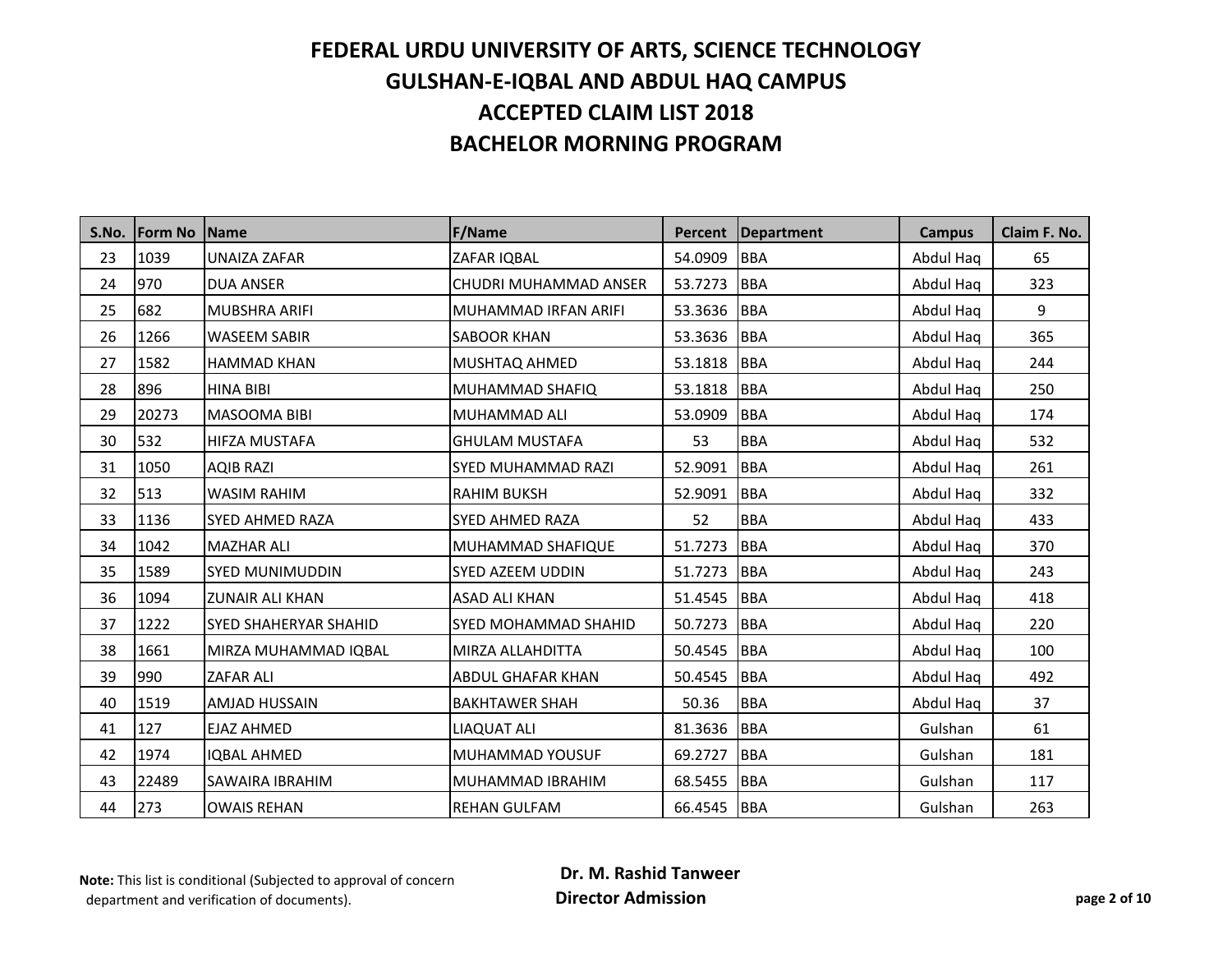| S.No. | <b>Form No Name</b> |                        | <b>F/Name</b>               | <b>Percent</b> | <b>Department</b>    | <b>Campus</b> | Claim F. No. |
|-------|---------------------|------------------------|-----------------------------|----------------|----------------------|---------------|--------------|
| 45    | 930                 | <b>MEHTAB AHMED</b>    | <b>SIKANDAR</b>             | 62.2727        | <b>BBA</b>           | Gulshan       | 362          |
| 46    | 946                 | <b>REENA WALI</b>      | <b>HIMAT WALI</b>           | 60.6364        | <b>BBA</b>           | Gulshan       | 454          |
| 47    | 1537                | SHAHRUKH ABDUL HAQ     | <b>ABDUL HAQ</b>            | 59.7273        | <b>BBA</b>           | Gulshan       | 395          |
| 48    | 22500               | <b>ANAS AHMED KHAN</b> | <b>ARSHAD AHMED KHAN</b>    | 58.6364        | <b>BBA</b>           | Gulshan       | 253          |
| 49    | 1010                | DANIYAL ZAKARIA        | SHEIKH M ZAKARIA            | 58.2727        | <b>BBA</b>           | Gulshan       | 67           |
| 50    | 1181                | ALISHBA AHMED          | <b>MUREED AHMED</b>         | 57.6364        | <b>BBA</b>           | Gulshan       | 63           |
| 51    | 1340                | SAJJAD ALI             | MUHAMMAD HASSAN             | 57.4545        | <b>BBA</b>           | Gulshan       | 457          |
| 52    | 279                 | <b>SANA NASIR</b>      | MUHAMMAD NASIR KHAN         | 57.1818        | <b>BBA</b>           | Gulshan       | 266          |
| 53    | 767                 | <b>REEBA RAZI</b>      | <b>RAZI AHMED</b>           | 65.9091        | <b>Bio Chemistry</b> | Gulshan       | 77           |
| 54    | 286                 | <b>NIMRA KHAN</b>      | <b>ANEES AHMAD KHAN</b>     | 55.7273        | <b>Bio Chemistry</b> | Gulshan       | 211          |
| 55    | 1155                | <b>MAHEEN MOIZ</b>     | <b>MOIZ UDDIN</b>           | 54.9091        | <b>Bio Chemistry</b> | Gulshan       | 387          |
| 56    | 315                 | <b>RUBAB SIDDIQUI</b>  | NIAZ AHMED                  | 54.2727        | <b>Bio Chemistry</b> | Gulshan       | 532          |
| 57    | 1440                | <b>SARAH ASHRAF</b>    | MUHAMMAD ASHRAF             | 53             | <b>Bio Chemistry</b> | Gulshan       | 399          |
| 58    | 837                 | <b>NADEEM SHAH</b>     | <b>MUHABBAT SHAH</b>        | 75.4           | Biotechnology        | Gulshan       | 177          |
| 59    | 68                  | <b>IFTAKHAR ALI</b>    | <b>SHER ALI</b>             | 71.3636        | Biotechnology        | Gulshan       | 305          |
| 60    | 1300                | RABIA KANWAL           | <b>AFZAAL AHMED CHISHTI</b> | 69.4           | Biotechnology        | Gulshan       | 78           |
| 61    | 481                 | <b>KAWITA SHAMSHER</b> | <b>SHAMSHEER KHAN</b>       | 69             | Biotechnology        | Gulshan       | 147          |
| 62    | 366                 | <b>GHULAM MURTAZA</b>  | <b>SHAH NAWAZ</b>           | 62.9091        | Botany               | Gulshan       | 528          |
| 63    | 21570               | <b>AREEBA ANWAR</b>    | MUHAMMAD ANWAR              | 59.1818        | Botany               | Gulshan       | 350          |
| 64    | 1804                | <b>IFRA SARFARAZ</b>   | SARFARAZ AHMED              | 59.1818        | Botany               | Gulshan       | 163          |
| 65    | 23670               | <b>SHAH WALI</b>       | <b>FAZAL REHMAN</b>         | 55.6364        | Botany               | Gulshan       | 525          |
| 66    | 1984                | <b>ROMAISA</b>         | <b>IMTIAZ ALI</b>           | 52.1818 Botany |                      | Gulshan       | 233          |

 **Dr. M. Rashid Tanweer Director Admission page 3 of 10**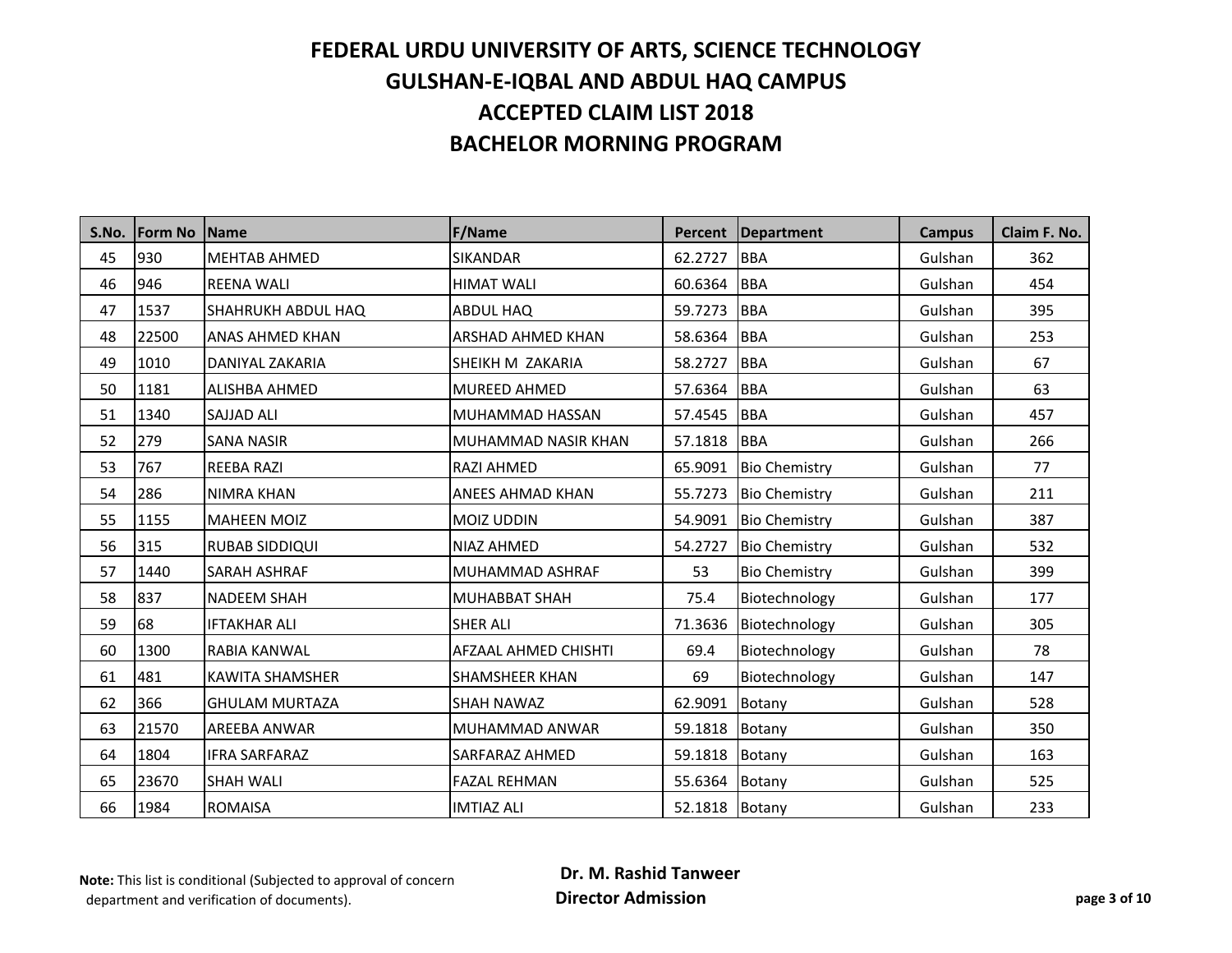| S.No. | <b>Form No</b> | Name                         | F/Name                   | <b>Percent</b> | Department         | <b>Campus</b> | Claim F. No. |
|-------|----------------|------------------------------|--------------------------|----------------|--------------------|---------------|--------------|
| 67    | 1783           | <b>NAEEMA</b>                | <b>ABDUL RAHIM</b>       | 52.0909        | Botany             | Gulshan       | 167          |
| 68    | 652            | <b>SHAHNILA FAROOQ</b>       | MUHAMMAD FAROOQ          | 51.1818        | Botany             | Gulshan       | 401          |
| 69    | 21036          | <b>JALALUDDIN</b>            | <b>YOUSUF</b>            | 50.8182        | Botany             | Gulshan       | 161          |
| 70    | 825            | ALINA SHIFA RIZVI            | S KASHIF HUSSAIN RIZVI   | 50.5455        | Botany             | Gulshan       | 515          |
| 71    | 22400          | <b>AREEBA AKHTAR</b>         | <b>SYED AKHTAR ALI</b>   | 57.8182        | <b>BS Commerce</b> | Abdul Haq     | 225          |
| 72    | 1381           | <b>SAJJAD AKRAM</b>          | MUHAMMAD AKRAM           | 55.1818        | <b>BS Commerce</b> | Abdul Haq     | 500          |
| 73    | 22086          | <b>GHULAM ZAINAB</b>         | <b>GHULAM SARWAR</b>     | 74.2727        | Chemistry          | Gulshan       | 57           |
| 74    | 23578          | <b>KANWAL SIRAJ</b>          | SIRAJ UDDIN              | 73.3636        | Chemistry          | Gulshan       | 507          |
| 75    | 692            | <b>ADIL ATTA GORMANI</b>     | ATTA MUHAMMAD GORMANI    | 70.7273        | Chemistry          | Gulshan       | 148          |
| 76    | 209            | <b>HAMNA GUL</b>             | <b>KHALIL AHMED</b>      | 70             | Chemistry          | Gulshan       | 209          |
| 77    | 1494           | <b>MARYAM</b>                | MUBARAK BIN AWAD         | 69             | Chemistry          | Gulshan       | 128          |
| 78    | 714            | <b>BILAL IQBAL</b>           | MUHAMMAD IQBAL           | 65.8182        | Chemistry          | Gulshan       | 453          |
| 79    | 1068           | <b>SHAREEF HUSSAIN</b>       | MUHAMMAD RAZA            | 65.6364        | Chemistry          | Gulshan       | 413          |
| 80    | 16             | <b>NAVEED KHAN</b>           | MUHAMMAD FAREED KHAN     | 62.4545        | Chemistry          | Gulshan       | 304          |
| 81    | 21209          | <b>QIRAT KHAN</b>            | EIJAZ AHMED KHAN         | 58.1818        | Chemistry          | Gulshan       | 529          |
| 82    | 986            | <b>MUHAMMAD HARIS</b>        | ABDUL RAZZAQ             | 55.3636        | Chemistry          | Gulshan       | 169          |
| 83    | 20088          | <b>HAREEM FASEEH</b>         | SYED JAWED FASEEH        | 54.3636        | Chemistry          | Gulshan       | 10           |
| 84    | 1816           | <b>MUHAMMAD IRFAN HAIDER</b> | <b>KHADIM HUSSAIN</b>    | 53.8182        | Chemistry          | Gulshan       | 24           |
| 85    | 1784           | <b>CHARLOTTE NADEEM</b>      | <b>NADEEM JAVID GILL</b> | 52.8182        | Chemistry          | Gulshan       | 160          |
| 86    | 217            | <b>DUAA ABID</b>             | ABID FAROOQ              | 52.6364        | Chemistry          | Gulshan       | 503          |
| 87    | 247            | MEHWISH GHULAM RASOOL,       | <b>GHULLA RASOOL</b>     | 51.2727        | Chemistry          | Gulshan       | 502          |
| 88    | 21769          | MUHAMMAD FAHAD               | MUHAMMAD ASHFAQ          |                | 50.2727 Chemistry  | Gulshan       | 511          |

**Note:** This list is conditional (Subjected to approval of concern department and verification of documents).

 **Dr. M. Rashid Tanweer Director Admission page 4 of 10**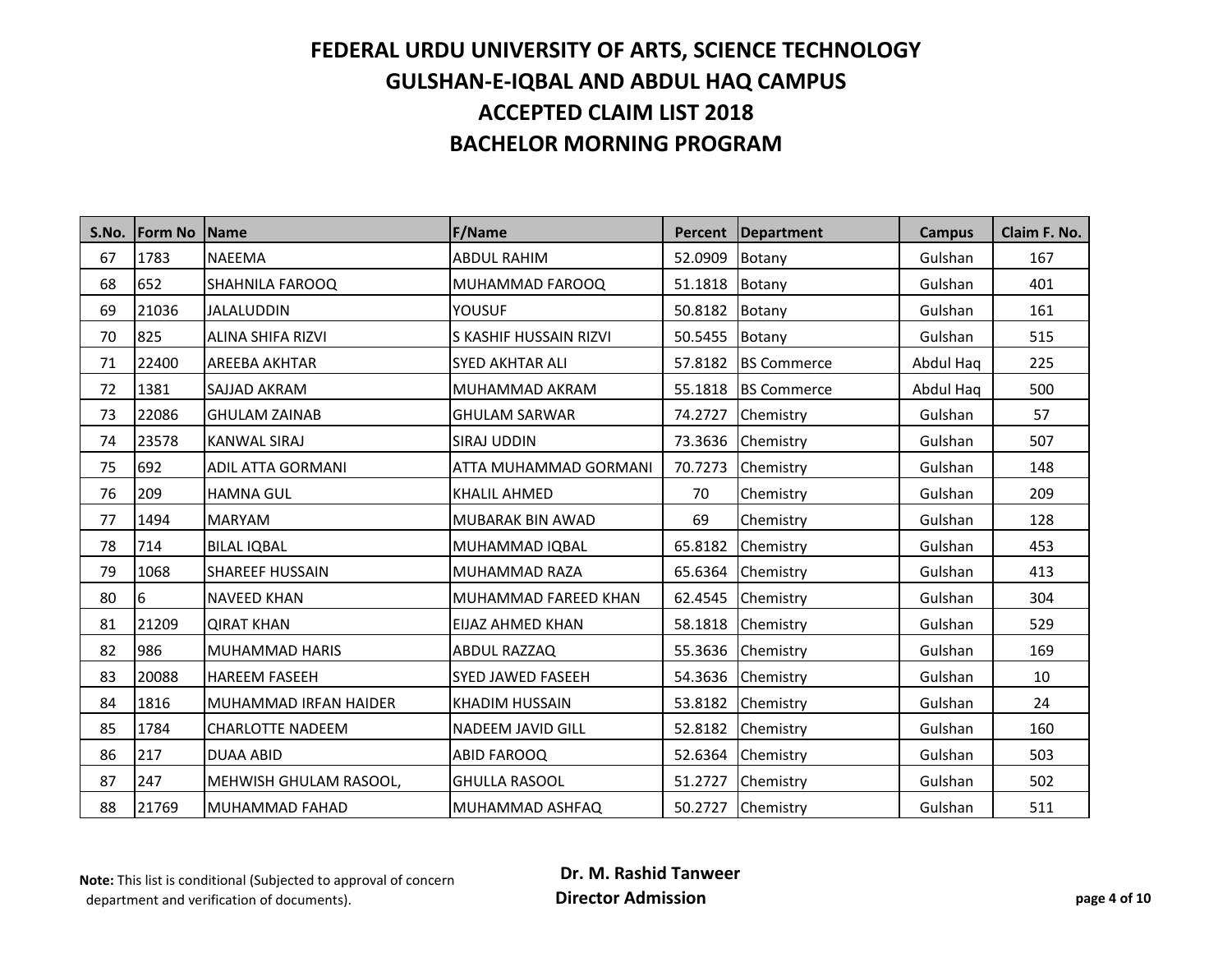| S.No. | <b>IForm No</b> | Name                    | <b>F/Name</b>              | Percent | <b>Department</b>       | <b>Campus</b> | Claim F. No. |
|-------|-----------------|-------------------------|----------------------------|---------|-------------------------|---------------|--------------|
| 89    | 22460           | <b>NOSHABA</b>          | MUHAMMAD NASEEM            | 74.0909 | <b>Computer Science</b> | Gulshan       | 314          |
| 90    | 621             | <b>ANSHRAH ZAHEER</b>   | <b>ZAHEER AHMED</b>        | 73.9091 | <b>Computer Science</b> | Gulshan       | 66           |
| 91    | 21793           | <b>EHTISHAM TAHIR</b>   | <b>TAHIR MASOOD</b>        | 73.2727 | <b>Computer Science</b> | Gulshan       | 55           |
| 92    | 176             | <b>SYED JAZIB HABIB</b> | <b>SYED HABIB AHMED</b>    | 69.0909 | <b>Computer Science</b> | Gulshan       | 241          |
| 93    | 1926            | <b>MUHAMMAD IDREES</b>  | <b>JAHAWGIR AKHTAR</b>     | 63.9091 | <b>Computer Science</b> | Gulshan       | 195          |
| 94    | 1619            | <b>MUSTAFA HASSAN</b>   | MUHAMMAD HASSAN            | 62.7273 | <b>Computer Science</b> | Gulshan       | 14           |
| 95    | 1594            | MUHAMMAD MOIZ KHAN      | MUHAMMAD NADEEM KHAN       | 62.7273 | <b>Computer Science</b> | Gulshan       | 439          |
| 96    | 204             | MUHAMMAD USAMA BAIG     | <b>MUHAMMAD IRFAN BAIG</b> | 59.6364 | <b>Computer Science</b> | Gulshan       | 175          |
| 97    | 207             | <b>NIMRAH TARIQ</b>     | <b>TARIQ ALI</b>           | 75      | Economics               | Gulshan       | 527          |
| 98    | 816             | MUHAMMAD ASLAM          | <b>MALIK ASHDAR</b>        | 59.3636 | Economics               | Abdul Haq     | 178          |
| 99    | 843             | MUHAMMAD HARIS RAFIQ    | MUHAMMAD RAFIQ             | 55      | Economics               | Abdul Haq     | 412          |
| 100   | 1048            | AMANULLAH               | HAJI YAQOOB                | 51.5455 | Economics               | Abdul Haq     | 162          |
| 101   | 88              | MUHAMMAD ADEEL          | <b>FAKHRUDDIN</b>          | 50.3636 | Economics               | Gulshan       | 71           |
| 102   | 1082            | <b>BASIT HUSSAIN</b>    | <b>AKHTAR HUSSAIN</b>      | 49.4545 | Economics               | Abdul Haq     | 422          |
| 103   | 960             | MUHAMMAD FAIZAN BHATTI  | MUHAMMAD ARSHAD BHATTI     | 46.7273 | Economics               | Abdul Haq     | 118          |
| 104   | 1516            | <b>NISAR HUSSAIN</b>    | ALI                        | 45.8182 | Economics               | Abdul Haq     | 70           |
| 105   | 235             | <b>FARHAD ALAM</b>      | <b>GUL SHER</b>            | 45.8182 | Economics               | Abdul Haq     | 432          |
| 106   | 311             | <b>WAHEED ULLAH</b>     | <b>SHER ALI</b>            | 56.7273 | Education               | Abdul Haq     | 141          |
| 107   | 1073            | <b>UFAQ MARVI</b>       | <b>SHOUKAT MEHMOOD</b>     | 55.1818 | Education               | Abdul Haq     | 29           |
| 108   | 1711            | <b>MAJID HAKIM</b>      | <b>ADBUL HAKIM</b>         | 51.4545 | Education               | Abdul Haq     | 130          |
| 109   | 21133           | <b>RAMSHAH IDREES</b>   | RAO MUHAMMAD IDREES        | 73.0909 | English                 | Abdul Haq     | 69           |
| 110   | 527             | <b>FAIZAN ALI</b>       | <b>GHANZAFAR ALI LARIK</b> | 67.8182 | English                 | Abdul Haq     | 154          |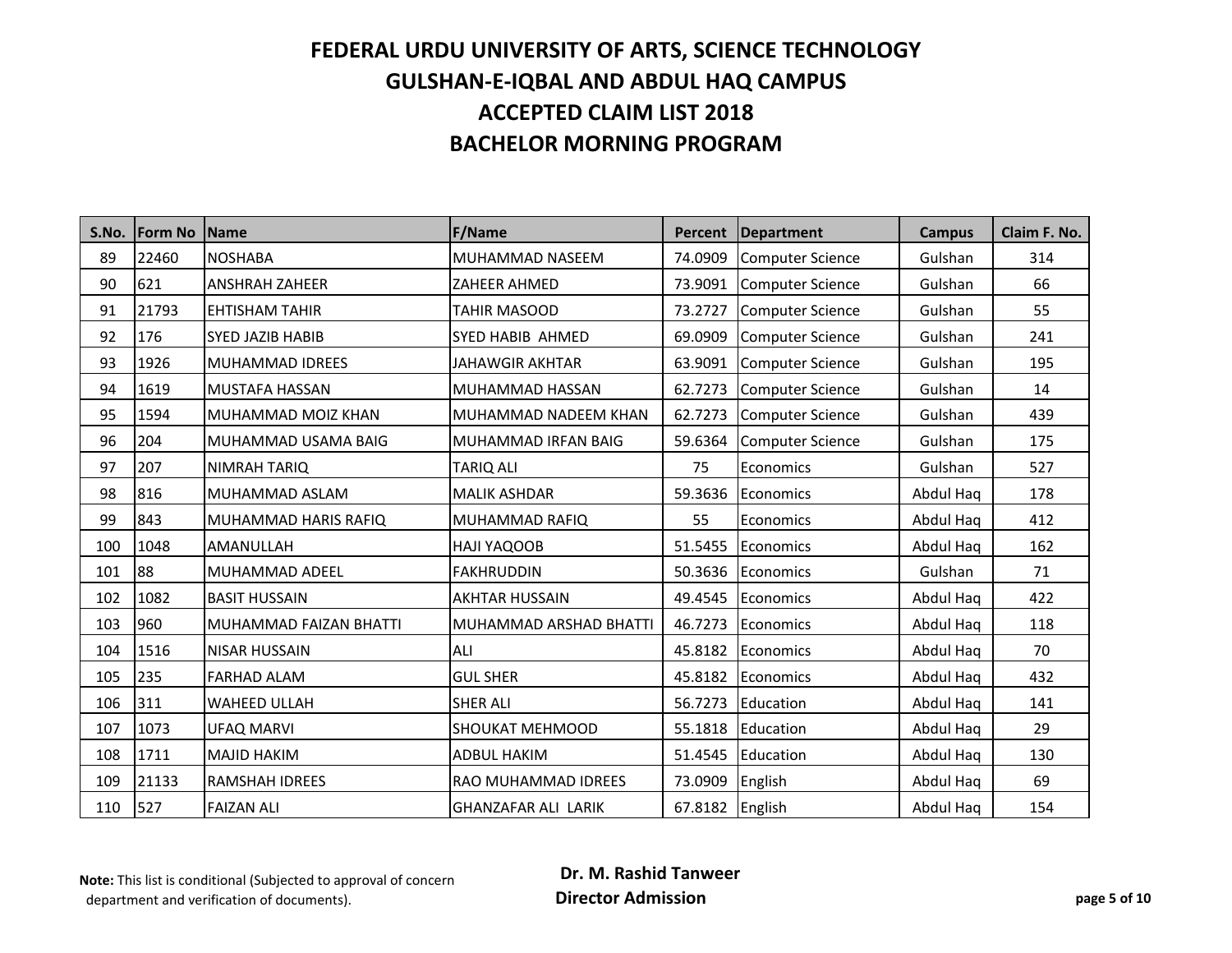| S.No. | <b>Form No</b> | <b>Name</b>              | <b>F/Name</b>             | Percent | <b>Department</b>              | <b>Campus</b> | Claim F. No. |
|-------|----------------|--------------------------|---------------------------|---------|--------------------------------|---------------|--------------|
| 111   | 1914           | SHAHINA KANWAL           | MUHAMMAD JAMIL            | 63.3636 | English                        | Abdul Haq     | 342          |
| 112   | 1604           | <b>LIAQAT ALI</b>        | <b>GHULAM MUHAMMAD</b>    | 48.2727 | English                        | Abdul Haq     | 173          |
| 113   | 1587           | <b>SYED AMIR HUSSAIN</b> | <b>SYED MUJTABA</b>       | 46.6364 | English                        | Abdul Haq     | 476          |
| 114   | 196            | <b>KASHIF ALI</b>        | <b>HALIRO KHAN</b>        | 45      | English                        | Abdul Haq     | 297          |
| 115   | 685            | SANIYA TARIQ             | <b>AHMED TARIQ</b>        | 67.4194 | <b>Enviromenal science</b>     | Gulshan       | 168          |
| 116   | 1802           | UNAIZA BINT E MINHAS     | <b>SYED MINHAS AKHTER</b> | 65.2727 | <b>Enviromenal science</b>     | Gulshan       | 164          |
| 117   | 20087          | RAMSHA ZAHID             | ZAHID IQBAL               | 62.4545 | <b>Enviromenal science</b>     | Gulshan       | 512          |
| 118   | 960            | <b>GHAYOOR AHMED</b>     | ABDULHALEEM               | 61.7273 | <b>Enviromenal science</b>     | Gulshan       | 390          |
| 119   | 20997          | <b>QIRAT AHMED</b>       | <b>SYED ABDUL RAB</b>     | 56.8182 | <b>Enviromenal science</b>     | Gulshan       | 185          |
| 120   | 1128           | <b>IFRA AAMIR</b>        | <b>AAMIR AZIZ</b>         | 55.9091 | <b>Enviromenal science</b>     | Gulshan       | 434          |
| 121   | 590            | <b>AIMAN SAINI</b>       | <b>ABDUL QADIR</b>        | 54.4545 | <b>Enviromenal science</b>     | Gulshan       | 437          |
| 122   | 1885           | <b>ALIYA PERVEEN</b>     | <b>INAYAT ALI RUMI</b>    | 54.2727 | <b>Enviromenal science</b>     | Gulshan       | 3            |
| 123   | 919            | <b>JUNAID SAEED</b>      | <b>SAEED AHMED</b>        | 52.4545 | <b>Enviromenal science</b>     | Gulshan       | 373          |
| 124   | 1245           | RAMSHA RAYYAZ            | <b>FAYYAZ UR RAHEEM</b>   | 52.0909 | <b>Enviromenal science</b>     | Gulshan       | 191          |
| 125   | 801            | <b>HASSAN HADI GABOL</b> | <b>HADI BUKSH GABOL</b>   | 51.9091 | <b>Enviromenal science</b>     | Gulshan       | 479          |
| 126   | 1882           | <b>SUMERA KARIM</b>      | <b>KARIM UDDIN</b>        | 51.7273 | <b>Enviromenal science</b>     | Gulshan       | 4            |
| 127   | 1412           | YUSRA AFROZ              | MUHAMMAD AFROZ ALAM       | 51.4545 | <b>Enviromenal science</b>     | Gulshan       | 267          |
| 128   | 454            | <b>SABEEH MASOOD</b>     | <b>MASOOD AHMED KHAN</b>  | 50.9091 | <b>Enviromenal science</b>     | Gulshan       | 505          |
| 129   | 995            | RIDA JAWAID              | MUHAMMAD JAWAID KHAN      | 50.7273 | <b>Enviromenal science</b>     | Gulshan       | 398          |
| 130   | 353            | <b>ABRAR HUSSAIN</b>     | <b>SHAH RAEES KHAN</b>    | 50.5455 | Geography                      | Gulshan       | 106          |
| 131   | 23333          | <b>RIDA ZAFAR</b>        | ZAFAR ULLAH KHAN          | 56.7273 | Geology                        | Gulshan       | 229          |
| 132   | 1654           | <b>ANAS MANZOOR</b>      | <b>MANZOOR AHMED</b>      | 51      | <b>International Relations</b> | Abdul Haq     | 343          |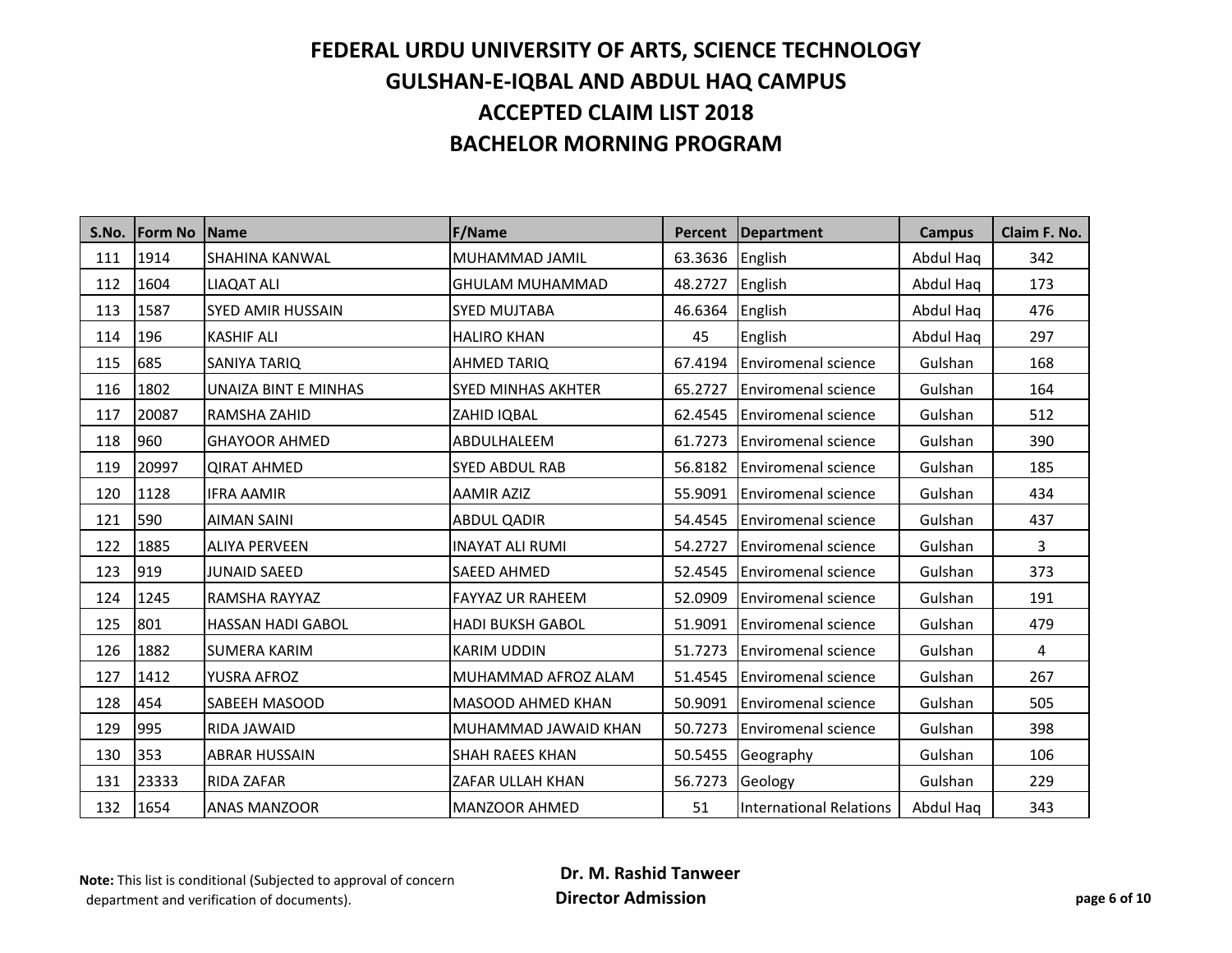| S.No. | <b>IForm No</b> | <b>Name</b>                | <b>F/Name</b>                | Percent | <b>Department</b>              | <b>Campus</b> | Claim F. No. |
|-------|-----------------|----------------------------|------------------------------|---------|--------------------------------|---------------|--------------|
| 133   | 1204            | <b>AYESHA ABBASI</b>       | MIR MUHAMMAD ABBASI          | 49.8182 | <b>International Relations</b> | Abdul Haq     | 486          |
| 134   | 989             | <b>AMRINA RAFIQUE</b>      | <b>RAFIQUE REHMAT</b>        | 49.8182 | International Relations        | Abdul Haq     | 524          |
| 135   | 22803           | <b>MUJEEB UR REHMAN</b>    | <b>SAEED UR REHMAN</b>       | 49.7273 | <b>International Relations</b> | Abdul Haq     | 420          |
| 136   | 53              | ZEENAT ZULFIQAR            | MUHAMMAD ZULFIQAR            | 48.4545 | <b>International Relations</b> | Abdul Haq     | 130          |
| 137   | 20106           | MIRZA MUHAMMAD FAISAL BAIG | <b>MIRZA KHURSHEED</b>       | 48.2727 | <b>International Relations</b> | Abdul Haq     | 458          |
| 138   | 1142            | MUHAMMAD ZAEEM SHAIKH      | MUHAMMAD SALEEM              | 46.0909 | <b>International Relations</b> | Abdul Haq     | 329          |
| 139   | 1477            | MISBAH UROOJ               | MAHFOOZ ALAM KHAN            | 45.5455 | International Relations        | Abdul Haq     | 519          |
| 140   | 1712            | <b>QAISAR ABBAS</b>        | MUHAMMAD RAMZAN              | 79.2727 | <b>Isalmic Studies</b>         | Abdul Haq     | 137          |
| 141   | 1983            | SHAHBAZ YASIN              | MUHAMMAD YASIN               | 45.55   | <b>Islamic History</b>         | Abdul Haq     | 472          |
| 142   | 1239            | <b>SHAHEEN KHAN</b>        | YAQOOB KHAN                  | 51.6364 | <b>Islamic Studies</b>         | Abdul Haq     | 393          |
| 143   | 442             | <b>WAQAR QURESHI</b>       | M YAMEEN QURESHI             | 70.9859 | <b>Mass Communication</b>      | Abdul Haq     | 459          |
| 144   | 349             | <b>MADIHA</b>              | <b>JUNAID AHMED</b>          | 61.3636 | <b>Mass Communication</b>      | Abdul Haq     | 90           |
| 145   | 859             | <b>BUSHRA NAEEM</b>        | MUHAMMAD NAEEM BAIG          | 61.2727 | <b>Mass Communication</b>      | Abdul Haq     | 376          |
| 146   | 20080           | <b>HAMMAD ANWER</b>        | <b>ZAFAR ANWER</b>           | 57.9091 | <b>Mass Communication</b>      | Abdul Haq     | 419          |
| 147   | 1835            | <b>UMAIMA NEHA KHAN</b>    | ATHAR ULLAH KHAN             | 53      | <b>Mass Communication</b>      | Abdul Haq     | 85           |
| 148   | 1388            | <b>BUSHRA SHAFIQUE</b>     | <b>SHAFQUE AHMED</b>         | 52.5455 | <b>Mass Communication</b>      | Abdul Haq     | 240          |
| 149   | 1657            | HAFSA LAIEQ KHAN           | MUHAMMAD LAIEQ KHAN          | 74.6364 | Mathematics                    | Gulshan       | 522          |
| 150   | 953             | <b>SUMAIRA</b>             | <b>BOSTAN KHAN</b>           | 62.3636 | <b>Mathematics</b>             | Gulshan       | 170          |
| 151   | 20698           | <b>NIAZ ALI</b>            | <b>FIDA ALI</b>              | 58.4545 | <b>Mathematics</b>             | Gulshan       | 227          |
| 152   | 1721            | AROOBA SHAMIM              | <b>GULAM MUHAMMAD ANSARI</b> | 54      | Mathematics                    | Gulshan       | 355          |
| 153   | 1031            | <b>SIDRA KHAN</b>          | <b>KHURSHEED ALI KHAN</b>    | 52.3636 | Mathematics                    | Gulshan       | 197          |
| 154   | 482             | <b>IZMA LAEEQ</b>          | <b>LAEEQ AHMED</b>           | 50.5455 | Mathematics                    | Gulshan       | 247          |

**Note:** This list is conditional (Subjected to approval of concern department and verification of documents).

 **Dr. M. Rashid Tanweer Director Admission page 7 of 10**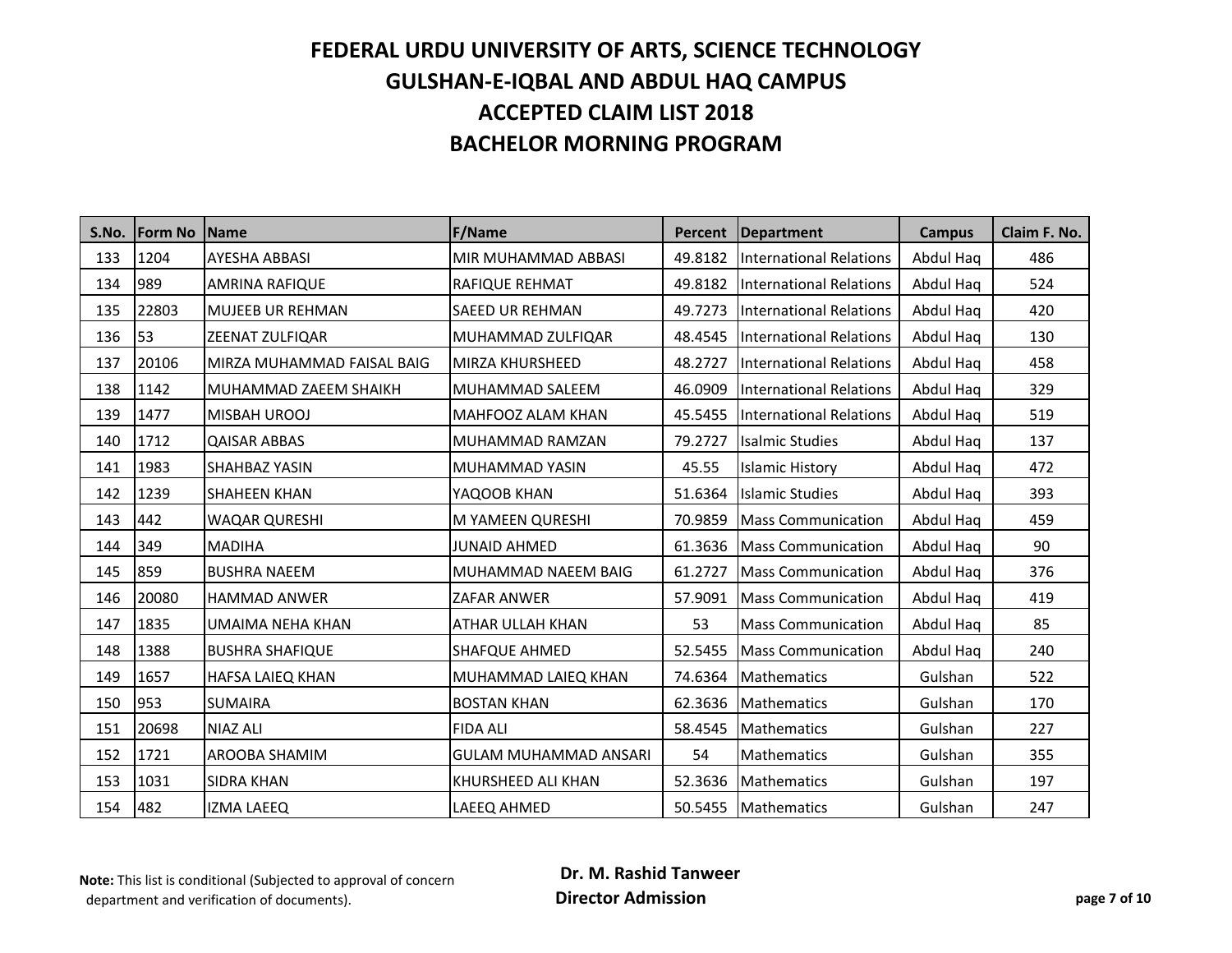| S.No.               | <b>Form No</b>     | <b>Name</b>               | <b>F/Name</b>              | Percent          | <b>Department</b>        | <b>Campus</b> | Claim F. No. |
|---------------------|--------------------|---------------------------|----------------------------|------------------|--------------------------|---------------|--------------|
| 155                 | 600                | SHAGUFTA FARFARAZ         | SARFARAZ                   | 69.7273          | Micro biology            | Gulshan       | 497          |
| 156                 | 1559               | <b>AQSA HABIB</b>         | <b>HABIB MIAN</b>          | 67               | Micro biology            | Gulshan       | 409          |
| 157                 | 1281               | <b>NADIA</b>              | <b>SHABIR AHMED RAJPER</b> | 60               | Micro biology            | Gulshan       | 56           |
| 158                 |                    | AISHA IQBAL               | MOHAMMAD IQBAL             | 57.5455          | Micro biology            | Gulshan       | 230          |
| 1035<br>1636<br>159 | <b>AFTAB KARIM</b> | <b>QUDRAT KARIM</b>       | 54.3636                    | Pakistan Studies | Abdul Haq                | 320           |              |
| 160                 | 20387              | <b>HAFIZ HAFEEZ ULLAH</b> | <b>FAIZ BAKHSH</b>         | 47.0909          | Pakistan Studies         | Abdul Haq     | 429          |
| 161                 | 125                | <b>ZIA UN NABI</b>        | <b>GUL NABI</b>            | 55.5455          | <b>Physics</b>           | Gulshan       | 530          |
| 162                 | 941                | <b>JUNAID REHMAN</b>      | <b>SHAMS UR REHMAN</b>     | 55.4545          | Physics                  | Gulshan       | 523          |
| 163                 | 446                | UNAIRA BASHIR AHMED       | <b>BASHIR AHMED</b>        | 54.8182          | Physics                  | Gulshan       | 189          |
| 164                 | 153                | <b>AWAIZ AKBAR</b>        | <b>MUHAMMAD</b>            | 52.9091          | Physics                  | Gulshan       | 330          |
| 165                 | 1014               | <b>MUNIM AHMED</b>        | <b>HAREED KHAN</b>         | 52.7273          | Physics                  | Gulshan       | 353          |
| 166                 | 22379              | <b>USAMA BIN SAIF</b>     | <b>SAIF UR REHMAN</b>      | 52.1818          | Physics                  | Gulshan       | 447          |
| 167                 | 20129              | Muhammad Anus Qureshi     | Muhammad Arshad qureshi    | 52.09            | Physics                  | Gulshan       | 51           |
| 168                 | 883                | ABDULLAH                  | MUHAMMAD IQBAL             | 51.0909          | Physics                  | Gulshan       | 436          |
| 169                 | 21089              | <b>TAYYABA AYUB</b>       | MUHAMMAD AYUB              | 51               | Physics                  | Gulshan       | 94           |
| 170                 | 16                 | <b>NOUSHAD</b>            | <b>SHAMS UL DOHA</b>       | 46.6364          | <b>Political Science</b> | Abdul Haq     | 121          |
| 171                 | 872                | <b>TIWER ABBAS</b>        | <b>SEFAT KHAN</b>          | 45.1818          | <b>Political Science</b> | Abdul Haq     | 326          |
| 172                 | 1387               | <b>QURBAN ALI</b>         | MIR AJAB KHAN              | 72.1176          | Psychology               | Abdul Haq     | 324          |
| 173                 | 399                | <b>TUBA JAMSHED</b>       | MUHAHAHD JAMSHED           | 60.4545          | Psychology               | Abdul Haq     | 375          |
| 174                 | 24879              | ZAINAB                    | MUHAMMAD SADIQ             | 60               | Psychology               | Gulshan       | 325          |
| 175                 | 772                | AREEBA                    | <b>KHALIL UR REHMAN</b>    | 57.6364          | Psychology               | Abdul Hag     | 97           |
| 176                 | 806                | <b>SHFAQ AFZAL</b>        | MUHAMMAD AFZAL             | 57.0909          | Psychology               | Abdul Haq     | 474          |

**Note:** This list is conditional (Subjected to approval of concern department and verification of documents).

 **Dr. M. Rashid Tanweer Director Admission page 8 of 10**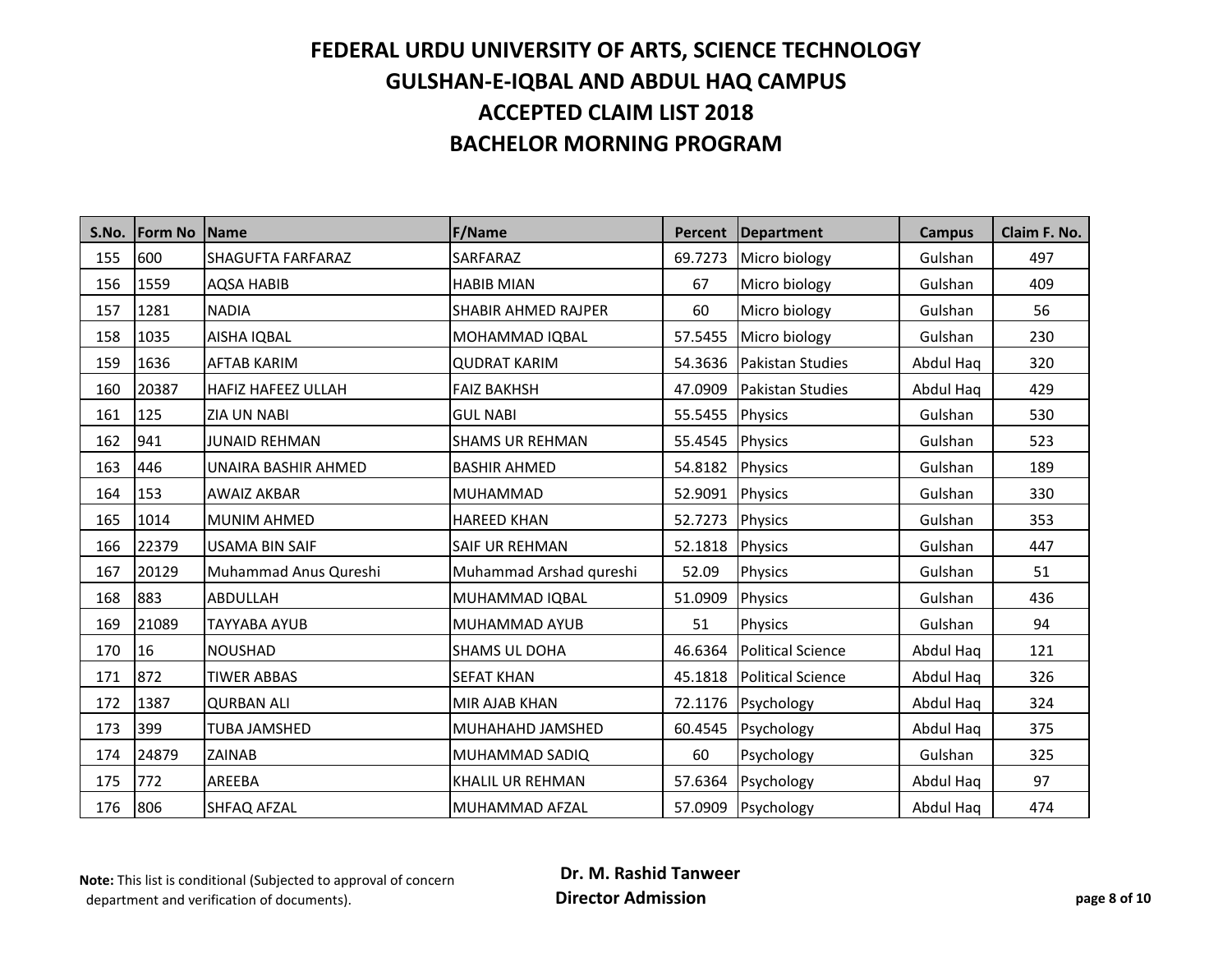| S.No. | <b>IForm No</b> | <b>Name</b>             | <b>F/Name</b>               | Percent | <b>Department</b>             | <b>Campus</b> | Claim F. No. |
|-------|-----------------|-------------------------|-----------------------------|---------|-------------------------------|---------------|--------------|
| 177   | 22494           | SYED AZIZULLAH          | <b>SYED SAADULLAH</b>       | 49.5455 | Psychology                    | Abdul Haq     | 372          |
| 178   | 1474            | <b>ADEEL MINHAS</b>     | <b>ABDUL RAZZAQ</b>         | 47.3636 | Psychology                    | Abdul Haq     | 91           |
| 179   | 609             | TOOBA MUHAMMAD JAVED    | MUHAMMAD JAVED              | 47.36   | Psychology                    | Abdul Haq     | 40           |
| 180   | 28              | <b>ALAM ZEB</b>         | MUHAMMAD JAMIL              | 70      | Social Work                   | Abdul Haq     | 421          |
| 181   | 1584            | <b>INAYAT ULLAH</b>     | <b>MAYOOM</b>               | 46.9091 | Social Work                   | Abdul Haq     | 166          |
| 182   | 964             | <b>RUBAISHA ANIS</b>    | <b>ANIS AHMED KHAN</b>      | 48.6364 | <b>Special Education</b>      | Abdul Haq     | 49           |
| 183   | 20942           | RAMSHA NAJAM            | <b>NAJAM PARACHA</b>        | 45.4545 | <b>Special Education</b>      | Abdul Haq     | 449          |
| 184   | 338             | MUHAMMAD AKHTAR         | <b>MUHAMMAD AKBAR</b>       | 68.6197 | <b>Statistics</b>             | Gulshan       | 531          |
| 185   | 615             | <b>MAZHAR ABBAS</b>     | MUHAMMAD ALI                | 68      | <b>Statistics</b>             | Gulshan       | 381          |
| 186   | 597             | ALI MUHAMMAD            | <b>MUHAMMAD</b>             | 67.2958 | <b>Statistics</b>             | Gulshan       | 408          |
| 187   | 928             | MUHAMMAD ABDUL BASIT    | MUHAMMAD RIAZ               | 65.0588 | <b>Statistics</b>             | Gulshan       | 521          |
| 188   | 87              | <b>NADIR ABBAS</b>      | MIRZA ZAMEER ABBAS(LATE)    | 60.0313 | <b>Statistics</b>             | Gulshan       | 491          |
| 189   | 617             | <b>EHSAN ULLAH</b>      | MUHAMMAD SHARIF             | 59.9155 | <b>Statistics</b>             | Gulshan       | 469          |
| 190   | 1751            | SYEDA MAHNOOR FATIMA    | SYED MANZAR HASNIN NAQVI    | 57.0909 | <b>Statistics</b>             | Gulshan       | 76           |
| 191   | 592             | <b>HUMA</b>             | <b>MUHAMMAD ARIF</b>        | 55.0909 | <b>Statistics</b>             | Gulshan       | 518          |
| 192   | 269             | <b>NEELAM ARAB</b>      | <b>ARAB KHAN</b>            | 53.6364 | <b>Statistics</b>             | Gulshan       | 482          |
| 193   | 518             | SYED HASSAN ABBAS KAZMI | <b>SYED MUHAMMAD HASSAN</b> | 51.7273 | <b>Statistics</b>             | Gulshan       | 520          |
| 194   | 23517           | <b>HUZAIMA KHAN</b>     | MUHAMMAD SHAKEEL KHAN       | 69      | <b>Statistics with finace</b> | Gulshan       | 96           |
| 195   | 1041            | <b>SAMRA NAZ</b>        | <b>ABDUL MAJEED</b>         | 59.8182 | <b>Statistics with finace</b> | Gulshan       | 102          |
| 196   | 20737           | RIMAL HASHMI            | SYED SHABBIR AHMED HASHMI   | 57.7273 | <b>Statistics with finace</b> | Gulshan       | 159          |
| 197   | 1596            | IRTIQA - UR-REHMAN      | NAFEES-UR-REHMAN            | 57.7273 | <b>Statistics with finace</b> | Gulshan       | 374          |
| 198   | 1237            | <b>FURKHUNDA</b>        | PARVEEZ AKHTER KHAN         | 56.9091 | Statistics with finace        | Gulshan       | 307          |